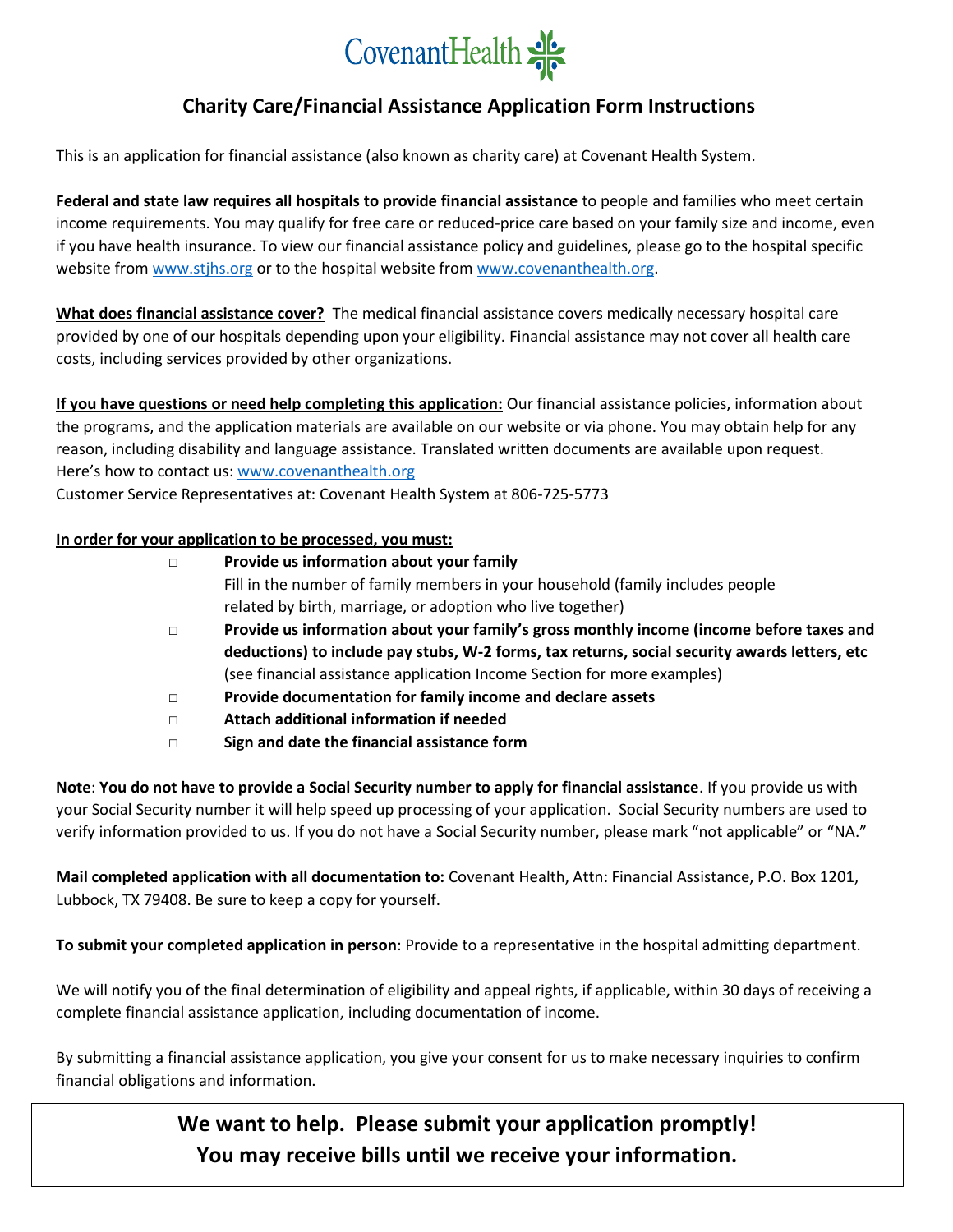

## **Charity Care/Financial Assistance Application Form – confidential**

*Please fill out all information completely. If it does not apply, write "NA." Attach additional pages if needed.*

#### **SCREENING INFORMATION**

Do you need an interpreter? **□ Yes □ No** *If Yes, list preferred language:*

Has the patient applied for Medicaid? **□ Yes □ No**

Does the patient receive state public services such as TANF, Basic Food, or WIC? **□ Yes □ No**

Is the patient currently homeless? **□ Yes □ No**

Is the patient's medical care need related to a car accident or work injury? **□ Yes □ No**

### **PLEASE NOTE**

- We cannot guarantee that you will qualify for financial assistance, even if you apply.
- Once you send in your application, we may check all the information and may ask for additional information or proof of income.
- Within 30 days after we receive your completed application and documentation, we will notify you if you qualify for assistance.

| PATIENT AND APPLICANT INFORMATION                       |                         |                                         |                                                                                    |  |  |  |
|---------------------------------------------------------|-------------------------|-----------------------------------------|------------------------------------------------------------------------------------|--|--|--|
| Patient first name                                      | Patient middle name     |                                         | Patient last name                                                                  |  |  |  |
|                                                         |                         |                                         |                                                                                    |  |  |  |
| $\Box$ Female<br>$\Box$ Male                            | <b>Birth Date</b>       |                                         | Patient Social Security Number (optional*)                                         |  |  |  |
| $\Box$ Other (may specify                               |                         |                                         | *optional, but needed for more generous assistance<br>above state law requirements |  |  |  |
| Person Responsible for Paying Bill                      | Relationship to Patient | <b>Birth Date</b>                       | Social Security Number (optional*)                                                 |  |  |  |
|                                                         |                         |                                         | *optional, but needed for more generous assistance<br>above state law requirements |  |  |  |
| <b>Mailing Address</b>                                  |                         |                                         | Main contact number(s)                                                             |  |  |  |
|                                                         |                         |                                         |                                                                                    |  |  |  |
|                                                         |                         |                                         | Email Address:                                                                     |  |  |  |
| City<br>State                                           | Zip Code                |                                         |                                                                                    |  |  |  |
| Employment status of person responsible for paying bill |                         |                                         |                                                                                    |  |  |  |
| $\square$ Employed (date of hire: $\angle$              |                         | $\Box$ Unemployed (how long unemployed: |                                                                                    |  |  |  |
| □ Self-Employed<br>□ Student                            | □ Disabled              | $\Box$ Retired                          | $\Box$ Other (                                                                     |  |  |  |

### **FAMILY INFORMATION**

List family members in your household, including you. "Family" includes people related by birth, marriage, or adoption who live together.

 **FAMILY SIZE \_\_\_\_\_\_\_\_\_\_\_** *Attach additional page if needed*

| <b>FAIVILLI JILL</b>                                                                                                                                                                                                    |                         |                         |                                                                      |                                                                            | Attuch guartional page if heeged              |
|-------------------------------------------------------------------------------------------------------------------------------------------------------------------------------------------------------------------------|-------------------------|-------------------------|----------------------------------------------------------------------|----------------------------------------------------------------------------|-----------------------------------------------|
| Name                                                                                                                                                                                                                    | Date of<br><b>Birth</b> | Relationship to Patient | If 18 years old or older:<br>Employer(s) name or<br>source of income | If 18 years old or older:<br>Total gross monthly<br>income (before taxes): | Also applying for<br>financial<br>assistance? |
|                                                                                                                                                                                                                         |                         |                         |                                                                      |                                                                            | Yes / No                                      |
|                                                                                                                                                                                                                         |                         |                         |                                                                      |                                                                            | Yes / No                                      |
|                                                                                                                                                                                                                         |                         |                         |                                                                      |                                                                            | Yes / No                                      |
|                                                                                                                                                                                                                         |                         |                         |                                                                      |                                                                            | Yes / No                                      |
| All adult family members' income must be disclosed. Sources of income include, for example:                                                                                                                             |                         |                         |                                                                      |                                                                            |                                               |
| - Unemployment - Self-employment - Worker's compensation - Disability - SSI - Child/spousal support<br>- Wages<br>- Work study programs (students) - Pension - Retirement account distributions - Other (please explain |                         |                         |                                                                      |                                                                            |                                               |